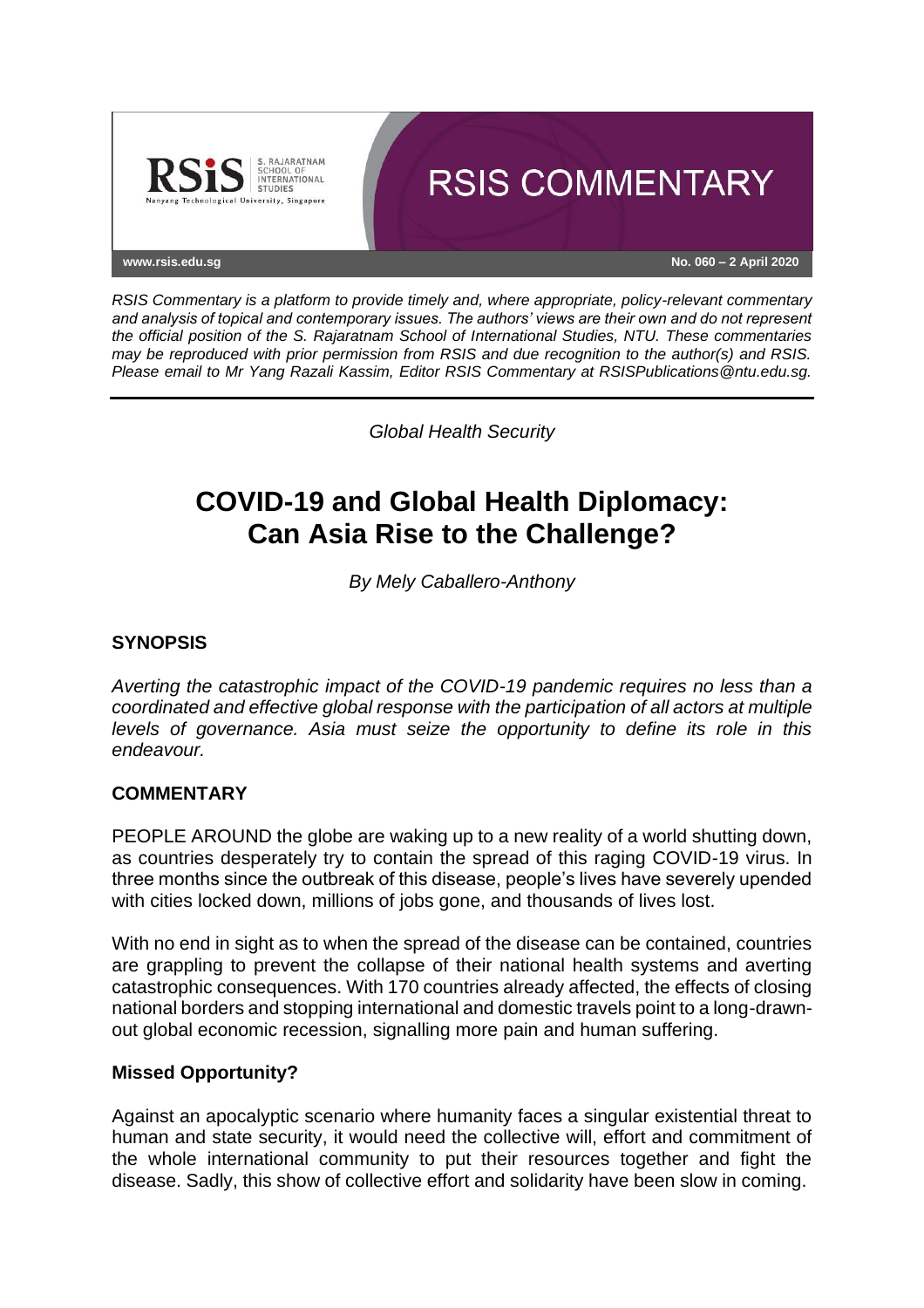The lack of a concerted global effort is significantly hampered by the inability of the two global powers, the United States and China, to work closely together and lead a coordinated and effective international response to contain and stop the pandemic.

Much has already been said about the failure of governments to act swiftly to prepare against the pandemic. The World Health Organisation's Director General, Tedros Adhanom Ghebreyesus, described the delay as a ["missed opportunity"](https://www.irishtimes.com/news/world/who-urges-all-countries-to-take-action-to-contain-coronavirus-1.4176694) given that there was a window of time during its first outbreak in China when other parts of the world could have prepared aggressively to respond when the COVID-19 reached their borders.

Given the dire situation facing the global community today, there is clearly no point for recrimination nor dwell on the 'what-ifs'. Instead, the impetus to push for a more concrete global action at multiple levels to fight the pandemic has become more urgent than ever.

Notwithstanding US-China tensions, there are already several initiatives undertaken by a range of actors at different levels to respond and contain the spread of COVID-19. Awareness of these emerging international efforts helps generate more support and allows for spawning more initiatives geared towards helping more countries and communities contain the disease.

### **Strengthening Global Health Diplomacy**

The WHO, UN Foundation and the Swiss Philanthropy Foundation have launched the [Solidarity Response Fund](https://www.who.int/emergencies/diseases/novel-coronavirus-2019/donate) to help countries, particularly the less resourced and those with weak health systems to prepare and respond to the disease. These include improving detection capacity, providing protective equipment for medical workers, and helping scale up public health systems.

In the race to find a vaccine for COVID-19, groups like the Coalition for Epidemic Preparedness Innovation (CEPI) are now spearheading efforts to [finance and](http://ir.novavax.com/news-releases/news-release-details/novavax-awarded-funding-cepi-covid-19-vaccine-development)  [coordinate vaccine development](http://ir.novavax.com/news-releases/news-release-details/novavax-awarded-funding-cepi-covid-19-vaccine-development) with the University of Oxford and Novavax, a USbased biotechnology company. Meanwhile, the WHO has also launched its Global Solidarity Project that aims to start ["global megatrials"](https://www.statnews.com/2020/03/18/who-to-launch-multinational-trial-to-jumpstart-search-for-coronavirus-drugs/) of potential coronavirus therapies.

A number of countries have already indicated their willingness to participate in these multi-country clinical trials including Thailand and Malaysia. Other private foundations like the Bill and Melinda Gates Foundation and Facebook have [teamed up to donate](https://mega.onemega.com/facebook-mark-zuckerberg-donate-25m-for-covid-19-how-much-wealth/)  [US\\$25 million](https://mega.onemega.com/facebook-mark-zuckerberg-donate-25m-for-covid-19-how-much-wealth/) for more research on vaccines and other therapeutics.

Most recently, amidst fears of prolonged recession, the G-20 countries have [pledged](https://www.straitstimes.com/world/middle-east/coronavirus-g-20-leaders-commit-to-united-front-against-pandemic)  [US\\$5 trillion](https://www.straitstimes.com/world/middle-east/coronavirus-g-20-leaders-commit-to-united-front-against-pandemic) as economic stimulus to help restore global growth and provide market stability. G-20 trade ministers [affirmed their commitment](https://www.straitstimes.com/business/g-20-ministers-agree-on-importance-of-coordinated-trade-action) to trade and reduce risks to the global health supply chain.

## **Can Asia Rise to the Challenge?**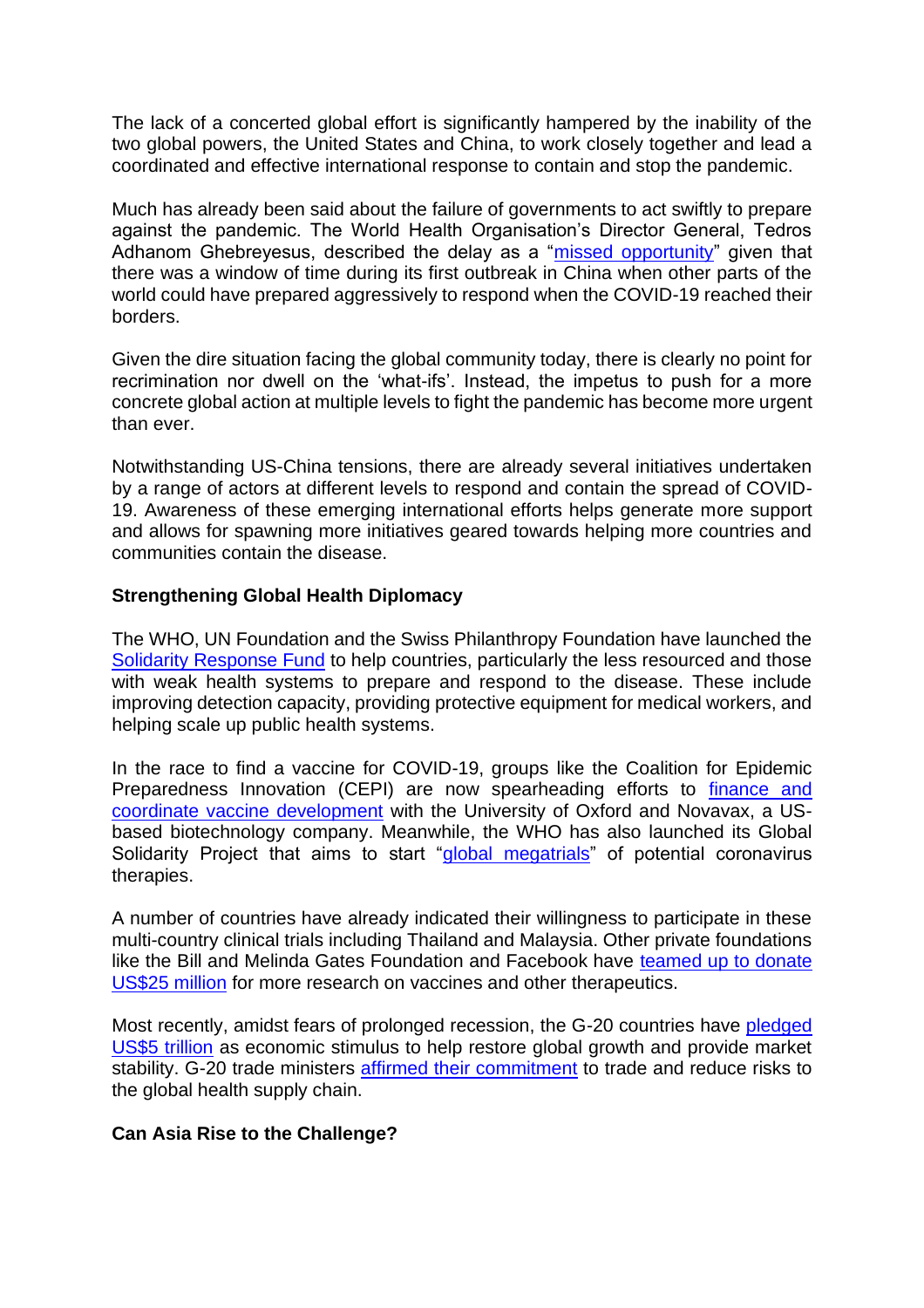While international efforts to raise financial resources and develop vaccines take time to materialise, there are things that Asia can do as part of the global efforts to fight COVID-19.

### *Setting Standards and Norms in Pandemic Preparedness and Response*

Many medical experts and analysts are pointing to the way Singapore, South Korea, Hong Kong, Taiwan and Vietnam have effectively responded to the COVID-19 outbreak. The speed, decisiveness and the extent to which their governments have gone to control the virus spread -- from strict restrictions on travel and movements of people, social distancing, massive testing and lockdown -- have gone a long way in "flattening the curve" of new infections.

While lessons are being learnt, the measures adopted by these countries constitute the core set of norms in pandemic preparedness and response that the WHO and health officials worldwide have encouraged countries to adopt in their national pandemic preparedness plans (NPPs).

Since 2003, when Asia had to deal with the SARS, H1N1 and MERs, the WHO had urged countries to review and strengthen their NPPs to prepare for the prospect of a pandemic of global proportions. A number of table-top exercises by health officials had also been held. Looking ahead, more of these kinds of exercises should be organised in the region to better institutionalise the best practices and norms of pandemic preparedness.

#### *Strengthening Regional Cooperation: Three Priorities*

Within ASEAN and ASEAN Plus Three frameworks, existing mechanisms among health officials and health ministers that promote cooperation in public health emergencies, such as regular technical updates and information exchange on pandemic response, can be developed further. This is to address three critical problems related to containment and mitigation of COVID-19 and future pandemics.

First, is resource constraints. In the short-term, the leaders of ASEAN Plus Three should come together and work with their health officials and related agencies to craft a mechanism to build a regional stockpile of critical medical equipment for distribution to countries that are in dire need of items like PPEs, masks, gloves and even ventilators. Building a supply of anti-virals and vaccines (when available) as part of this regional stockpile should also be explored.

The region already has logistical systems in place that can be used to help with the distribution of these items as and when they are needed. These include the Disaster Emergency Logistics Systems of ASEAN (DELSA) that store a number of relief items donated by countries like Japan, China and the European Union. DELSA can be readily mobilised and deployed in times of natural disasters through the ASEAN Coordinating Centre for Humanitarian Assistance (AHA) Centre.

Second, is creating a pool of medical experts. Just as China and Cuba have started to send their doctors to beleaguered Italy to help, the idea of creating a pool of regional